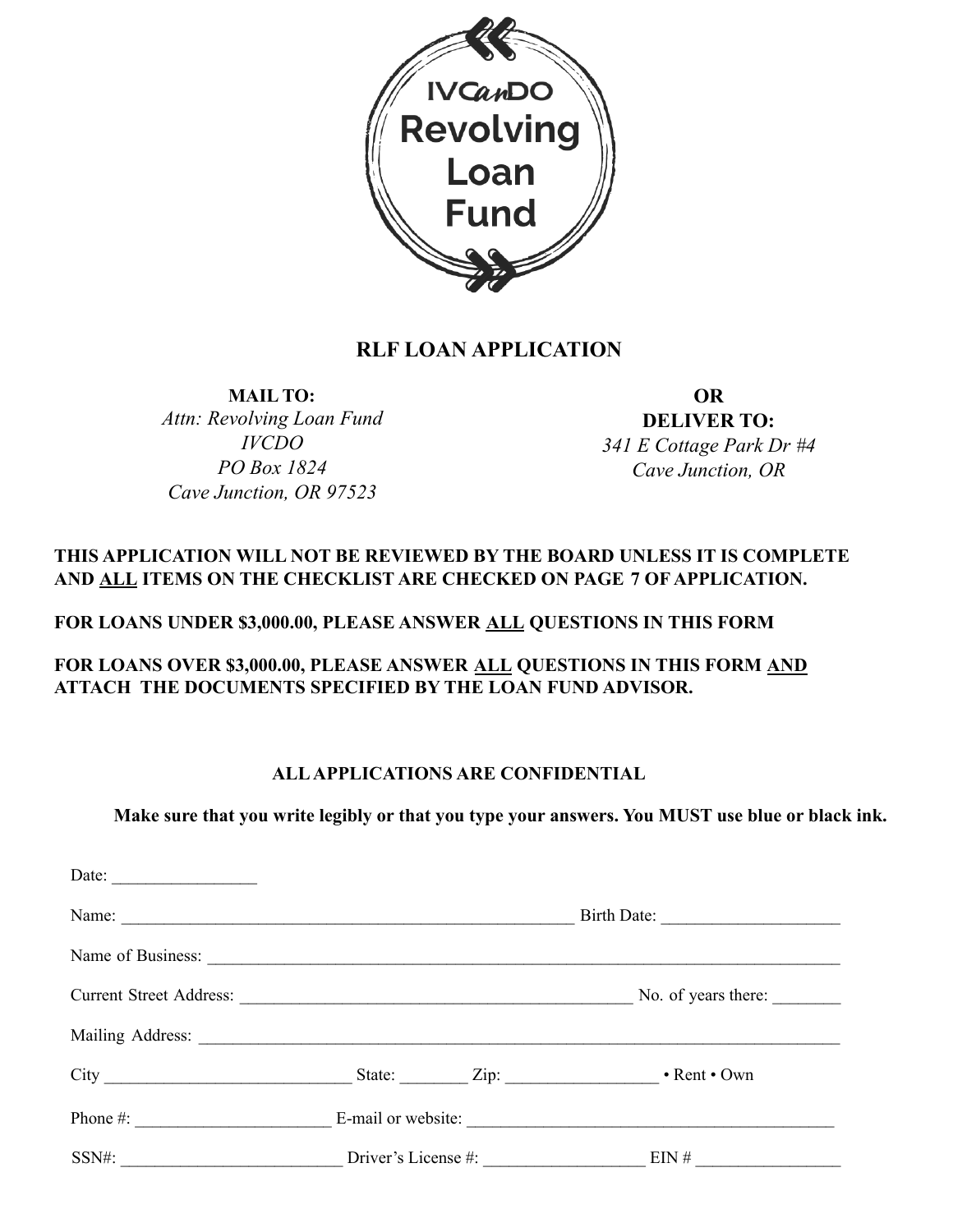## **IN ORDER FOR APPLICATION TO BE SUBMITTED YOU MUST CONSULT WITH LOAN FUND ADVISOR.**

**Please call the IVBEC office at (541) 956-7400 to set up an appointment.**

### **PLEASE READ AND ANSWER EVERY QUESTION CAREFULLY. A FULLY COMPLETED APPLICATION WILL ELIMINATE UNNECESSARY DELAYS! You may need to attach additional sheets to fully answer some of the following questions.**

#### **TYPE OF BUSINESS:**

◻ Sole Proprietor

- ◻ Partnership
- ◻ Corporation
- $\square$  Start-Up
- $\square$  Existing
- ◻ Acquisition
- $\Box$  Other

1. Loan Amount Requested:

\$ \_\_\_\_\_\_\_\_\_\_\_\_\_\_\_\_\_\_ **(\$25,000.00 Max.)**

2. What loan terms would you like? (e.g., length of loan, seasonal payments)

 $\_$  , and the set of the set of the set of the set of the set of the set of the set of the set of the set of the set of the set of the set of the set of the set of the set of the set of the set of the set of the set of th  $\mathcal{L}_\text{max} = \mathcal{L}_\text{max} = \mathcal{L}_\text{max} = \mathcal{L}_\text{max} = \mathcal{L}_\text{max} = \mathcal{L}_\text{max} = \mathcal{L}_\text{max} = \mathcal{L}_\text{max} = \mathcal{L}_\text{max} = \mathcal{L}_\text{max} = \mathcal{L}_\text{max} = \mathcal{L}_\text{max} = \mathcal{L}_\text{max} = \mathcal{L}_\text{max} = \mathcal{L}_\text{max} = \mathcal{L}_\text{max} = \mathcal{L}_\text{max} = \mathcal{L}_\text{max} = \mathcal{$ 

3. Briefly describe your business. What is your product or service? (If not sole proprietorship, please include the names, addresses, and phone numbers for the other partners or officers):

 $\mathcal{L}_\mathcal{L} = \{ \mathcal{L}_\mathcal{L} = \{ \mathcal{L}_\mathcal{L} = \{ \mathcal{L}_\mathcal{L} = \{ \mathcal{L}_\mathcal{L} = \{ \mathcal{L}_\mathcal{L} = \{ \mathcal{L}_\mathcal{L} = \{ \mathcal{L}_\mathcal{L} = \{ \mathcal{L}_\mathcal{L} = \{ \mathcal{L}_\mathcal{L} = \{ \mathcal{L}_\mathcal{L} = \{ \mathcal{L}_\mathcal{L} = \{ \mathcal{L}_\mathcal{L} = \{ \mathcal{L}_\mathcal{L} = \{ \mathcal{L}_\mathcal{$  $\mathcal{L}_\mathcal{L} = \{ \mathcal{L}_\mathcal{L} = \{ \mathcal{L}_\mathcal{L} = \{ \mathcal{L}_\mathcal{L} = \{ \mathcal{L}_\mathcal{L} = \{ \mathcal{L}_\mathcal{L} = \{ \mathcal{L}_\mathcal{L} = \{ \mathcal{L}_\mathcal{L} = \{ \mathcal{L}_\mathcal{L} = \{ \mathcal{L}_\mathcal{L} = \{ \mathcal{L}_\mathcal{L} = \{ \mathcal{L}_\mathcal{L} = \{ \mathcal{L}_\mathcal{L} = \{ \mathcal{L}_\mathcal{L} = \{ \mathcal{L}_\mathcal{$  $\mathcal{L}_\mathcal{L} = \{ \mathcal{L}_\mathcal{L} = \{ \mathcal{L}_\mathcal{L} = \{ \mathcal{L}_\mathcal{L} = \{ \mathcal{L}_\mathcal{L} = \{ \mathcal{L}_\mathcal{L} = \{ \mathcal{L}_\mathcal{L} = \{ \mathcal{L}_\mathcal{L} = \{ \mathcal{L}_\mathcal{L} = \{ \mathcal{L}_\mathcal{L} = \{ \mathcal{L}_\mathcal{L} = \{ \mathcal{L}_\mathcal{L} = \{ \mathcal{L}_\mathcal{L} = \{ \mathcal{L}_\mathcal{L} = \{ \mathcal{L}_\mathcal{$  $\mathcal{L}_\mathcal{L} = \{ \mathcal{L}_\mathcal{L} = \{ \mathcal{L}_\mathcal{L} = \{ \mathcal{L}_\mathcal{L} = \{ \mathcal{L}_\mathcal{L} = \{ \mathcal{L}_\mathcal{L} = \{ \mathcal{L}_\mathcal{L} = \{ \mathcal{L}_\mathcal{L} = \{ \mathcal{L}_\mathcal{L} = \{ \mathcal{L}_\mathcal{L} = \{ \mathcal{L}_\mathcal{L} = \{ \mathcal{L}_\mathcal{L} = \{ \mathcal{L}_\mathcal{L} = \{ \mathcal{L}_\mathcal{L} = \{ \mathcal{L}_\mathcal{$  $\mathcal{L}_\mathcal{L} = \{ \mathcal{L}_\mathcal{L} = \{ \mathcal{L}_\mathcal{L} = \{ \mathcal{L}_\mathcal{L} = \{ \mathcal{L}_\mathcal{L} = \{ \mathcal{L}_\mathcal{L} = \{ \mathcal{L}_\mathcal{L} = \{ \mathcal{L}_\mathcal{L} = \{ \mathcal{L}_\mathcal{L} = \{ \mathcal{L}_\mathcal{L} = \{ \mathcal{L}_\mathcal{L} = \{ \mathcal{L}_\mathcal{L} = \{ \mathcal{L}_\mathcal{L} = \{ \mathcal{L}_\mathcal{L} = \{ \mathcal{L}_\mathcal{$  $\mathcal{L}_\mathcal{L} = \{ \mathcal{L}_\mathcal{L} = \{ \mathcal{L}_\mathcal{L} = \{ \mathcal{L}_\mathcal{L} = \{ \mathcal{L}_\mathcal{L} = \{ \mathcal{L}_\mathcal{L} = \{ \mathcal{L}_\mathcal{L} = \{ \mathcal{L}_\mathcal{L} = \{ \mathcal{L}_\mathcal{L} = \{ \mathcal{L}_\mathcal{L} = \{ \mathcal{L}_\mathcal{L} = \{ \mathcal{L}_\mathcal{L} = \{ \mathcal{L}_\mathcal{L} = \{ \mathcal{L}_\mathcal{L} = \{ \mathcal{L}_\mathcal{$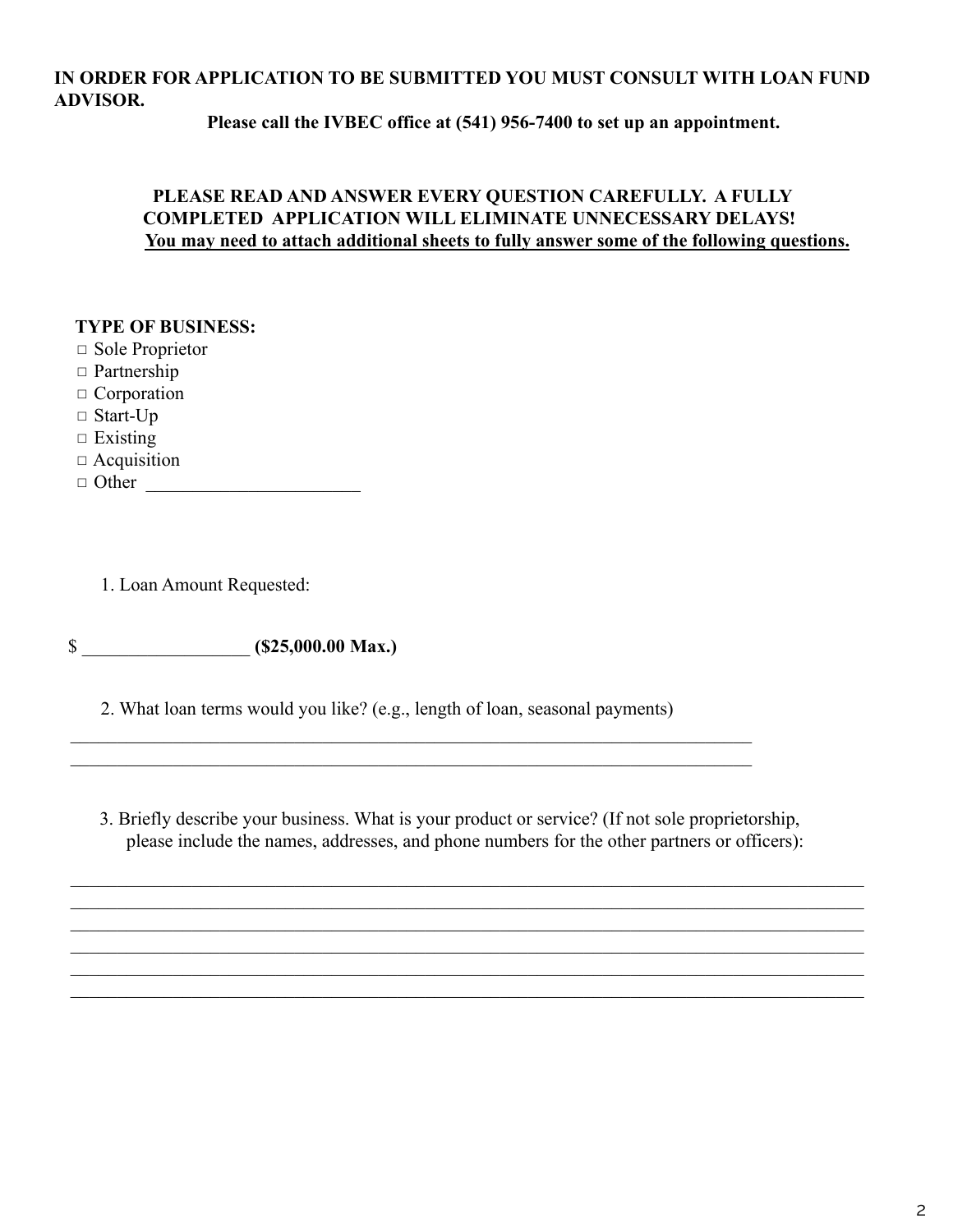4. Describe the project you are seeking financing for. Include **specifically** how you intend to use the funds (for example, cost of each tool or piece of equipment). Attach extra sheets if needed.

5. What is your background in this field of business? If you do not have a background in this area, tell us what other experience would qualify you for this business. Please list any formal degrees or training that will aid in your success.

6. How will this investment increase your business profits? How is this loan going to financially improve your business and increase your profits? Will the increase in profits be sufficient to cover your loan payments? Please provide calculations to support your request.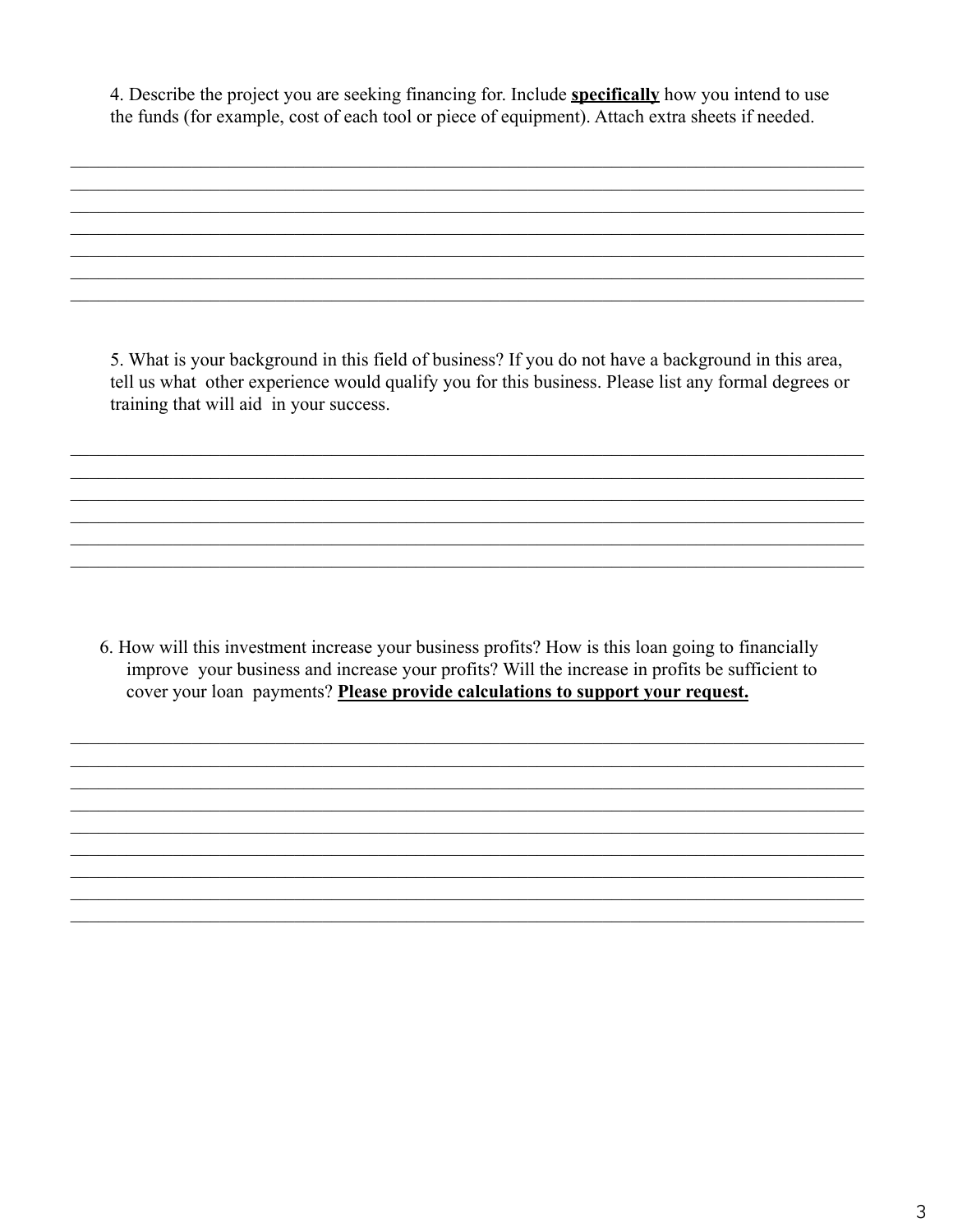7. All loans must be fully backed by collateral. What do you propose to use as security for this loan and what is the value? For vehicles, find the *TRADE IN VALUE* from Kelley Blue Book using your specific automobile make, model, year, mileage, condition, etc. For equipment, provide documentation of current actual worth using invoices, specific manufacture, model year, condition, serial number, etc. **The Loan Fund Advisor must review and approve the items to be used for collateral and their values.**

 $\mathcal{L}_\mathcal{L} = \{ \mathcal{L}_\mathcal{L} = \{ \mathcal{L}_\mathcal{L} = \{ \mathcal{L}_\mathcal{L} = \{ \mathcal{L}_\mathcal{L} = \{ \mathcal{L}_\mathcal{L} = \{ \mathcal{L}_\mathcal{L} = \{ \mathcal{L}_\mathcal{L} = \{ \mathcal{L}_\mathcal{L} = \{ \mathcal{L}_\mathcal{L} = \{ \mathcal{L}_\mathcal{L} = \{ \mathcal{L}_\mathcal{L} = \{ \mathcal{L}_\mathcal{L} = \{ \mathcal{L}_\mathcal{L} = \{ \mathcal{L}_\mathcal{$ 

 $\mathcal{L}_\text{max}$ 

 $\mathcal{L}_\text{max} = \mathcal{L}_\text{max} = \mathcal{L}_\text{max} = \mathcal{L}_\text{max} = \mathcal{L}_\text{max} = \mathcal{L}_\text{max} = \mathcal{L}_\text{max} = \mathcal{L}_\text{max} = \mathcal{L}_\text{max} = \mathcal{L}_\text{max} = \mathcal{L}_\text{max} = \mathcal{L}_\text{max} = \mathcal{L}_\text{max} = \mathcal{L}_\text{max} = \mathcal{L}_\text{max} = \mathcal{L}_\text{max} = \mathcal{L}_\text{max} = \mathcal{L}_\text{max} = \mathcal{$  $\mathcal{L}_\text{max} = \mathcal{L}_\text{max} = \mathcal{L}_\text{max} = \mathcal{L}_\text{max} = \mathcal{L}_\text{max} = \mathcal{L}_\text{max} = \mathcal{L}_\text{max} = \mathcal{L}_\text{max} = \mathcal{L}_\text{max} = \mathcal{L}_\text{max} = \mathcal{L}_\text{max} = \mathcal{L}_\text{max} = \mathcal{L}_\text{max} = \mathcal{L}_\text{max} = \mathcal{L}_\text{max} = \mathcal{L}_\text{max} = \mathcal{L}_\text{max} = \mathcal{L}_\text{max} = \mathcal{$ 

 $\mathcal{L}_\text{max} = \mathcal{L}_\text{max} = \mathcal{L}_\text{max} = \mathcal{L}_\text{max} = \mathcal{L}_\text{max} = \mathcal{L}_\text{max} = \mathcal{L}_\text{max} = \mathcal{L}_\text{max} = \mathcal{L}_\text{max} = \mathcal{L}_\text{max} = \mathcal{L}_\text{max} = \mathcal{L}_\text{max} = \mathcal{L}_\text{max} = \mathcal{L}_\text{max} = \mathcal{L}_\text{max} = \mathcal{L}_\text{max} = \mathcal{L}_\text{max} = \mathcal{L}_\text{max} = \mathcal{$  $\mathcal{L}_\text{max} = \mathcal{L}_\text{max} = \mathcal{L}_\text{max} = \mathcal{L}_\text{max} = \mathcal{L}_\text{max} = \mathcal{L}_\text{max} = \mathcal{L}_\text{max} = \mathcal{L}_\text{max} = \mathcal{L}_\text{max} = \mathcal{L}_\text{max} = \mathcal{L}_\text{max} = \mathcal{L}_\text{max} = \mathcal{L}_\text{max} = \mathcal{L}_\text{max} = \mathcal{L}_\text{max} = \mathcal{L}_\text{max} = \mathcal{L}_\text{max} = \mathcal{L}_\text{max} = \mathcal{$ 

8. Do you have anyone who can co-sign this loan? If so, please list their name, address and phone number. This may be necessary depending on the value of the collateral that you identified.

 $\_$  , and the set of the set of the set of the set of the set of the set of the set of the set of the set of the set of the set of the set of the set of the set of the set of the set of the set of the set of the set of th

 $\mathcal{L}_\text{max}$  , and the set of the set of the set of the set of the set of the set of the set of the set of the set of the set of the set of the set of the set of the set of the set of the set of the set of the set of the

9. Please list any credit problems you have or whether you have no credit.

 $\_$  , and the set of the set of the set of the set of the set of the set of the set of the set of the set of the set of the set of the set of the set of the set of the set of the set of the set of the set of the set of th  $\mathcal{L}_\text{max} = \mathcal{L}_\text{max} = \mathcal{L}_\text{max} = \mathcal{L}_\text{max} = \mathcal{L}_\text{max} = \mathcal{L}_\text{max} = \mathcal{L}_\text{max} = \mathcal{L}_\text{max} = \mathcal{L}_\text{max} = \mathcal{L}_\text{max} = \mathcal{L}_\text{max} = \mathcal{L}_\text{max} = \mathcal{L}_\text{max} = \mathcal{L}_\text{max} = \mathcal{L}_\text{max} = \mathcal{L}_\text{max} = \mathcal{L}_\text{max} = \mathcal{L}_\text{max} = \mathcal{$ 

10. Have you ever declared bankruptcy? If yes please explain and give dates.

 $\_$  , and the set of the set of the set of the set of the set of the set of the set of the set of the set of the set of the set of the set of the set of the set of the set of the set of the set of the set of the set of th  $\mathcal{L}_\text{max} = \mathcal{L}_\text{max} = \mathcal{L}_\text{max} = \mathcal{L}_\text{max} = \mathcal{L}_\text{max} = \mathcal{L}_\text{max} = \mathcal{L}_\text{max} = \mathcal{L}_\text{max} = \mathcal{L}_\text{max} = \mathcal{L}_\text{max} = \mathcal{L}_\text{max} = \mathcal{L}_\text{max} = \mathcal{L}_\text{max} = \mathcal{L}_\text{max} = \mathcal{L}_\text{max} = \mathcal{L}_\text{max} = \mathcal{L}_\text{max} = \mathcal{L}_\text{max} = \mathcal{$  $\mathcal{L}_\text{max}$ 

 $\mathcal{L}_\text{max} = \mathcal{L}_\text{max} = \mathcal{L}_\text{max} = \mathcal{L}_\text{max} = \mathcal{L}_\text{max} = \mathcal{L}_\text{max} = \mathcal{L}_\text{max} = \mathcal{L}_\text{max} = \mathcal{L}_\text{max} = \mathcal{L}_\text{max} = \mathcal{L}_\text{max} = \mathcal{L}_\text{max} = \mathcal{L}_\text{max} = \mathcal{L}_\text{max} = \mathcal{L}_\text{max} = \mathcal{L}_\text{max} = \mathcal{L}_\text{max} = \mathcal{L}_\text{max} = \mathcal{$ 

 $\mathcal{L}_\text{max} = \mathcal{L}_\text{max} = \mathcal{L}_\text{max} = \mathcal{L}_\text{max} = \mathcal{L}_\text{max} = \mathcal{L}_\text{max} = \mathcal{L}_\text{max} = \mathcal{L}_\text{max} = \mathcal{L}_\text{max} = \mathcal{L}_\text{max} = \mathcal{L}_\text{max} = \mathcal{L}_\text{max} = \mathcal{L}_\text{max} = \mathcal{L}_\text{max} = \mathcal{L}_\text{max} = \mathcal{L}_\text{max} = \mathcal{L}_\text{max} = \mathcal{L}_\text{max} = \mathcal{$ 

11. Do you have any lawsuits pending against you? If yes, please explain.

12. Have you applied for and been denied a loan from a bank or commercial lending institution for your business? If Yes, please explain the circumstances for denial.

 $\mathcal{L}_\text{max}$ 

 $\mathcal{L}_\text{max} = \mathcal{L}_\text{max} = \mathcal{L}_\text{max} = \mathcal{L}_\text{max} = \mathcal{L}_\text{max} = \mathcal{L}_\text{max} = \mathcal{L}_\text{max} = \mathcal{L}_\text{max} = \mathcal{L}_\text{max} = \mathcal{L}_\text{max} = \mathcal{L}_\text{max} = \mathcal{L}_\text{max} = \mathcal{L}_\text{max} = \mathcal{L}_\text{max} = \mathcal{L}_\text{max} = \mathcal{L}_\text{max} = \mathcal{L}_\text{max} = \mathcal{L}_\text{max} = \mathcal{$  $\mathcal{L}_\text{max} = \mathcal{L}_\text{max} = \mathcal{L}_\text{max} = \mathcal{L}_\text{max} = \mathcal{L}_\text{max} = \mathcal{L}_\text{max} = \mathcal{L}_\text{max} = \mathcal{L}_\text{max} = \mathcal{L}_\text{max} = \mathcal{L}_\text{max} = \mathcal{L}_\text{max} = \mathcal{L}_\text{max} = \mathcal{L}_\text{max} = \mathcal{L}_\text{max} = \mathcal{L}_\text{max} = \mathcal{L}_\text{max} = \mathcal{L}_\text{max} = \mathcal{L}_\text{max} = \mathcal{$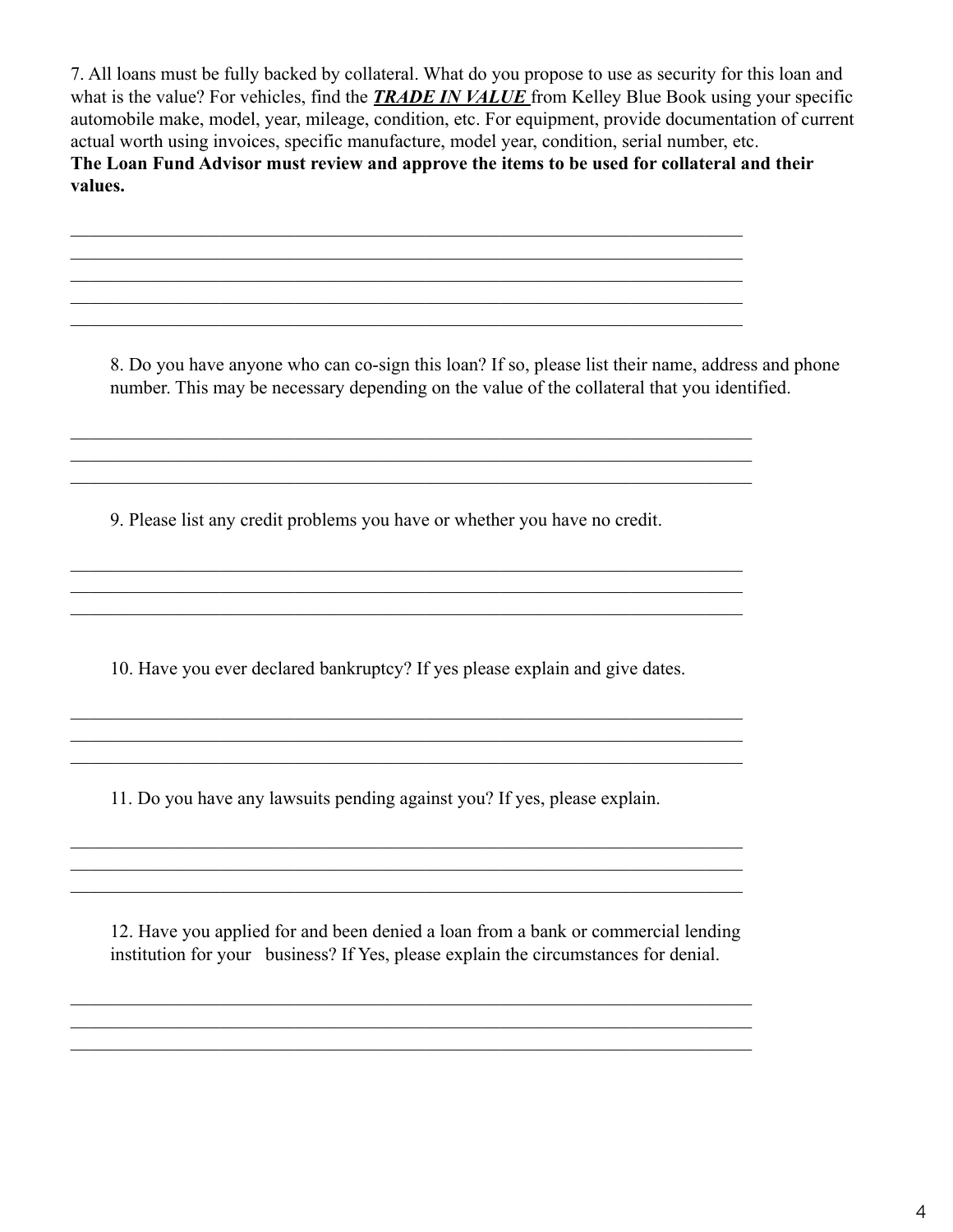13. Do you currently have a business mentor? (A qualified person who can answer business questions or provide guidance.) Who is this person and what are their qualifications and experience?

 $\mathcal{L}_\mathcal{L} = \{ \mathcal{L}_\mathcal{L} = \{ \mathcal{L}_\mathcal{L} = \{ \mathcal{L}_\mathcal{L} = \{ \mathcal{L}_\mathcal{L} = \{ \mathcal{L}_\mathcal{L} = \{ \mathcal{L}_\mathcal{L} = \{ \mathcal{L}_\mathcal{L} = \{ \mathcal{L}_\mathcal{L} = \{ \mathcal{L}_\mathcal{L} = \{ \mathcal{L}_\mathcal{L} = \{ \mathcal{L}_\mathcal{L} = \{ \mathcal{L}_\mathcal{L} = \{ \mathcal{L}_\mathcal{L} = \{ \mathcal{L}_\mathcal{$  $\mathcal{L}_\mathcal{L} = \{ \mathcal{L}_\mathcal{L} = \{ \mathcal{L}_\mathcal{L} = \{ \mathcal{L}_\mathcal{L} = \{ \mathcal{L}_\mathcal{L} = \{ \mathcal{L}_\mathcal{L} = \{ \mathcal{L}_\mathcal{L} = \{ \mathcal{L}_\mathcal{L} = \{ \mathcal{L}_\mathcal{L} = \{ \mathcal{L}_\mathcal{L} = \{ \mathcal{L}_\mathcal{L} = \{ \mathcal{L}_\mathcal{L} = \{ \mathcal{L}_\mathcal{L} = \{ \mathcal{L}_\mathcal{L} = \{ \mathcal{L}_\mathcal{$  $\mathcal{L}_\mathcal{L} = \{ \mathcal{L}_\mathcal{L} = \{ \mathcal{L}_\mathcal{L} = \{ \mathcal{L}_\mathcal{L} = \{ \mathcal{L}_\mathcal{L} = \{ \mathcal{L}_\mathcal{L} = \{ \mathcal{L}_\mathcal{L} = \{ \mathcal{L}_\mathcal{L} = \{ \mathcal{L}_\mathcal{L} = \{ \mathcal{L}_\mathcal{L} = \{ \mathcal{L}_\mathcal{L} = \{ \mathcal{L}_\mathcal{L} = \{ \mathcal{L}_\mathcal{L} = \{ \mathcal{L}_\mathcal{L} = \{ \mathcal{L}_\mathcal{$ 

14. Would you be willing to work with a business mentor assigned to you?

◻ **YES** ◻ **NO**

### ∙ 15. **REFERENCES**

**Please include three references that are relevant to your business. References will be checked.**

| Name | <b>Address</b> | Phone | Relationship |
|------|----------------|-------|--------------|
|      |                |       |              |
|      |                |       |              |
|      |                |       |              |
|      |                |       |              |
|      |                |       |              |
|      |                |       |              |

## **16. TAX RETURNS**

**YOU MUST ATTACH COMPLETE COPIES OF YOUR TWO MOST RECENT FEDERAL TAX RETURNS or provide written explanation why you did not need to file tax returns**.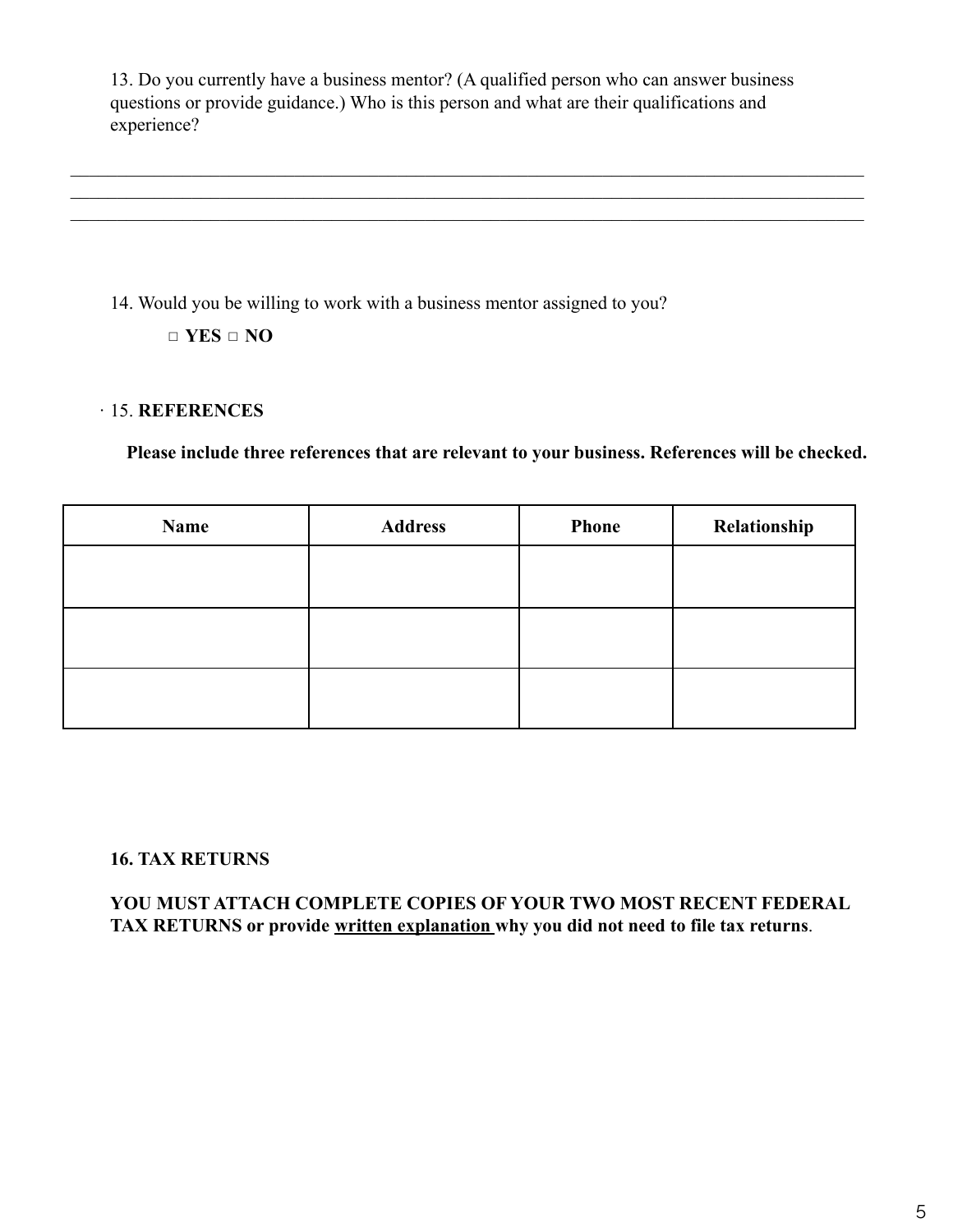## **Demographic Information**

**The following information is requested by the federal government in order to monitor compliance with federal laws prohibiting discrimination against applicants seeking to participate in this program. You are not** required to furnish this information but are encouraged to do so. This information will not be used in evaluating your application or to discriminate against you in any way. However, if you choose not to furnish it, we are required to note the race/national origin of individual applicants on the basis of visual observation or **surname.**

#### **Race: Mark one or more**

 $\Box$  White

- □ Black or African American
- □ American Indian/Alaska Native

 $\Box$  Asian

 $\Box$  Native Hawaiian or Pacific Islander

#### **Ethnicity:**

 $\Box$  Hispanic or Latino

 $\Box$  Not Hispanic or Latino

#### **Veteran:**

#### **Sex:**

 $\Box$  Male  $\Box$  Female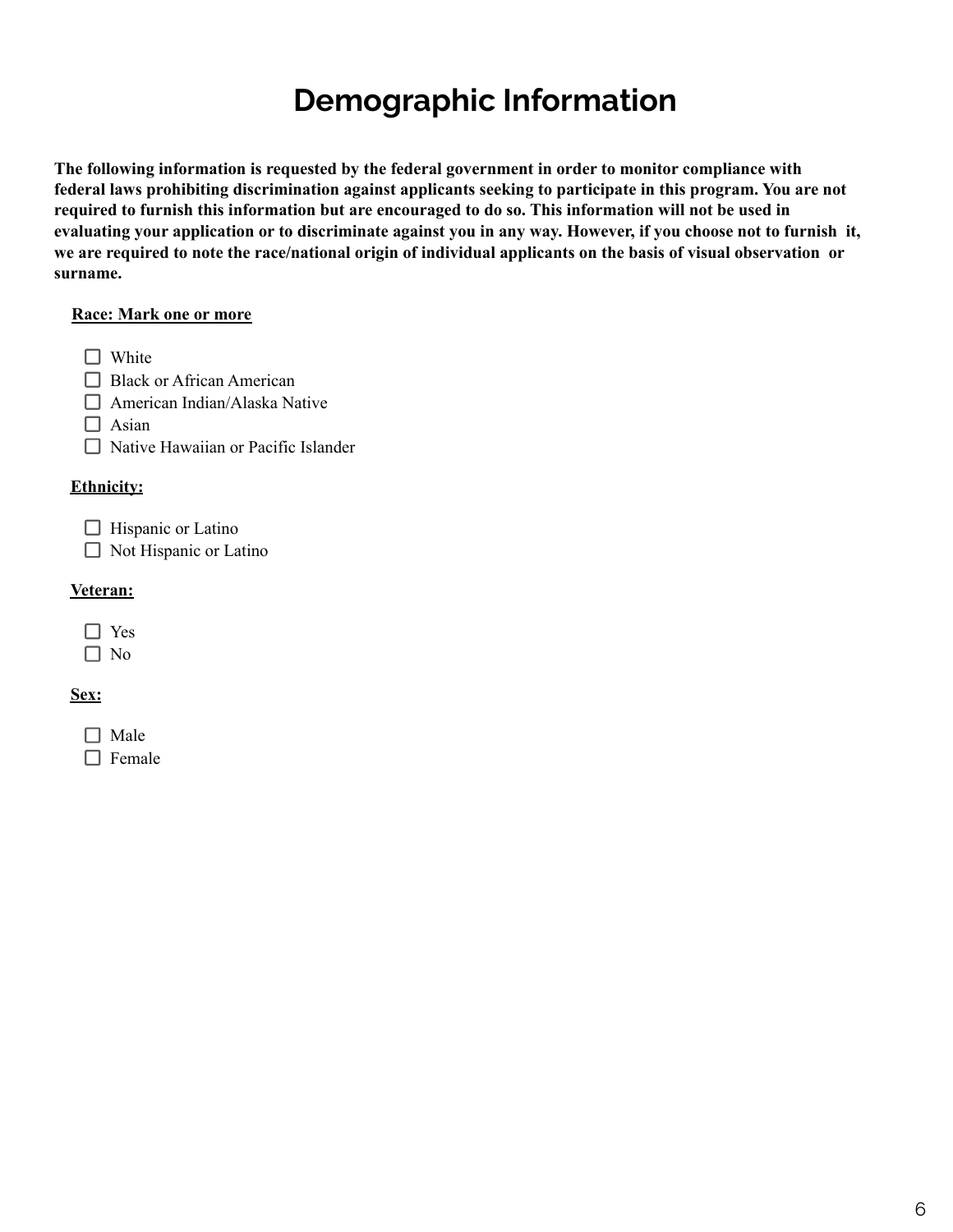## **Application Checklist**

Please read and check off each item and then sign at the bottom. Applications that do not contain all **required information and signatures are considered incomplete and will NOT be reviewed.**

- $\Box$  I have read the "General Information and Guidelines" section attached to this application.
- $\Box$  My application is legible.
- $\Box$  I have included the name of my business and a business description in question #2.
- $\Box$  I included copies of my two most recent tax returns, or provided a written explanation per above.
- $\Box$  I have answered every question.
- $\Box$  I have included the names, addresses and telephone numbers of business references.
- $\Box$  I have included the supporting documents relating to my collateral for this loan.
- $\Box$  I have reviewed my application with the Loan Fund Advisor.

I certify that I provided complete and accurate statements on this application. I authorize IVCDO to run a check on the status of my credit and to contact my references. To the best of my knowledge, all official documents submitted in support of this application are authentic and unaltered records that pertain to me. If found otherwise, I understand it is cause for rejection of this application or for demand of payment on a promissory note given in exchange for a loan that has been based on this application.

| <b>Applicant Signature:</b> | Date: |
|-----------------------------|-------|
|-----------------------------|-------|

Loan Fund Advisor Signature: \_\_\_\_\_\_\_\_\_\_\_\_\_\_\_\_\_\_\_\_\_\_\_\_\_\_\_\_\_\_\_\_\_\_\_\_\_\_\_\_\_ Date: \_\_\_\_\_\_\_\_\_\_\_\_\_\_\_\_\_\_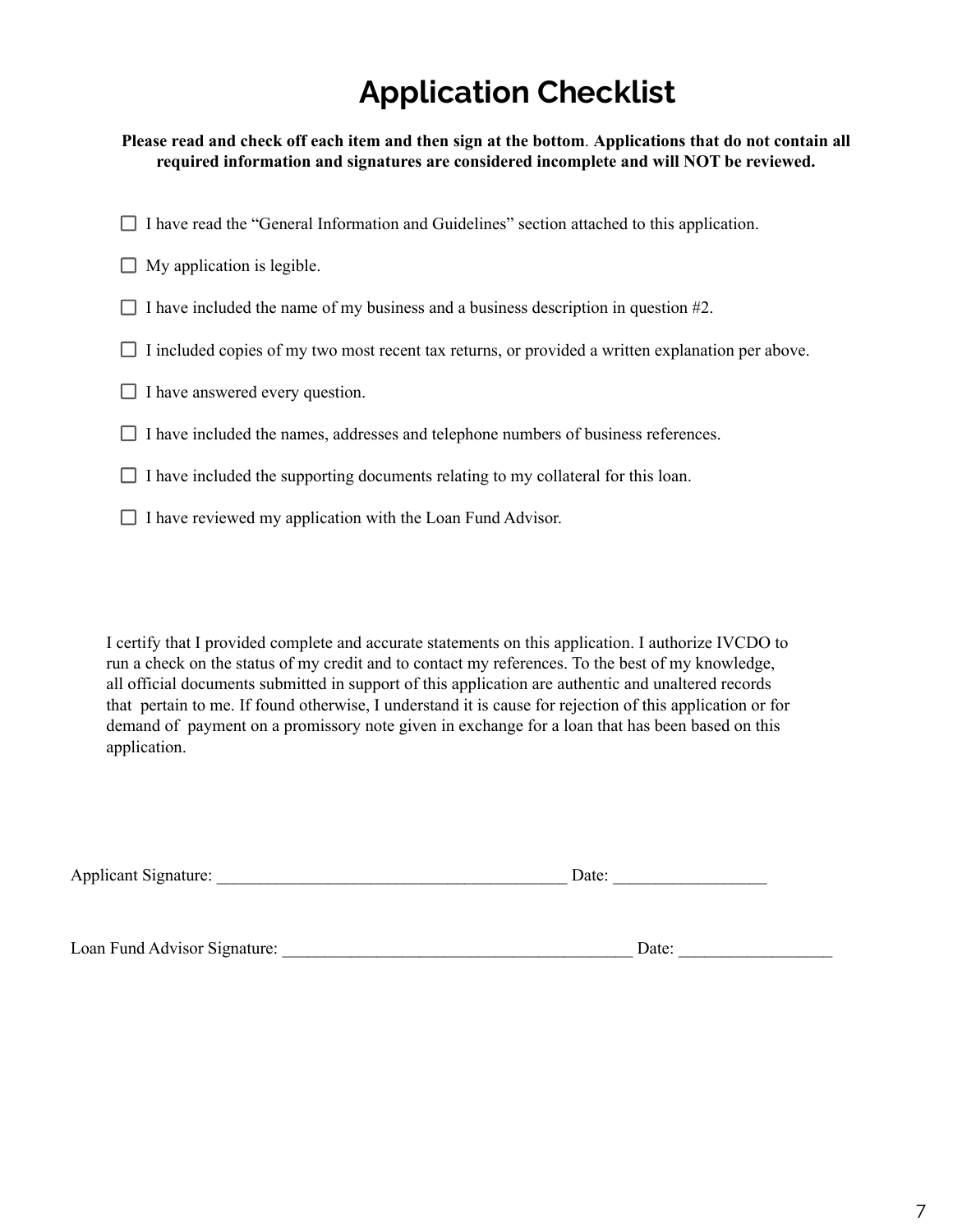# **Application Tips**

- ❖ Read through and understand the instructions and the application form
- ❖ Loans are generally limited to people living or doing business in Josephine County (1 year minimum). Some loan funds are available for use in Jackson County.
- ❖ Answer all questions in the application (you may attach sheet(s) to give more detailed answers)
- ❖ Give as much detail as possible!!
- ❖ Give itemized details as to what you need the funding for. You must be very specific; total shown here should equal the loan amount you are applying for.
- ❖ Be specific in your business background, and how it supports your chances for success

❖ Real calculations and reasonable estimates are needed to know how the loan funding affects your business. You should be able to project revenue (sales), direct and indirect costs, and profit, and know who your customers and competitors are. For start-up businesses, the financial figures will be reasonable projections. For existing businesses, you should be able to provide actual figures from your business records. Samples and forms are available from the loan fund advisor.

- ❖ Please attach a brief listing of your current monthly income and monthly expenses.
- ❖ For collateral:

∙ We use Kelley Blue Book trade-in values as a basis for vehicle evaluation ∙ We do not accept equity in land or homes

∙ Total collateral value you have available must cover at least 100% of the loan amount. ∙ Sometimes the items purchased with the loan can be used as the collateral – check with the loan fund advisor.

- ❖ Other considerations:
	- ∙ You should be able to demonstrate that you have the ability to repay the loan, regardless of whether your business becomes immediately successful.

∙ You cannot have delinquent federal debts, such as back taxes, federal student loans, etc. ∙ You must submit your two most recent tax returns, or a written explanation as to why you did not file.

∙ You should assume that the first draft of your loan application would not be acceptable. It normally takes 2-3 sessions with the loan fund advisor to compile a detailed, acceptable application, which greatly improves your chances for approval. Please do not rush your application.

- ❖ For the Loan Board Meeting:
	- ∙ Be on time and plan to spend 30-45 minutes
	- ∙ Be prepared to answer questions about your application have your copy with you ∙

If applicable, bring samples or representations of your product.

∙ The Loan Board will make a decision on your application after the meeting – you will be notified within 24 hours of the results.

#### *Thank you!*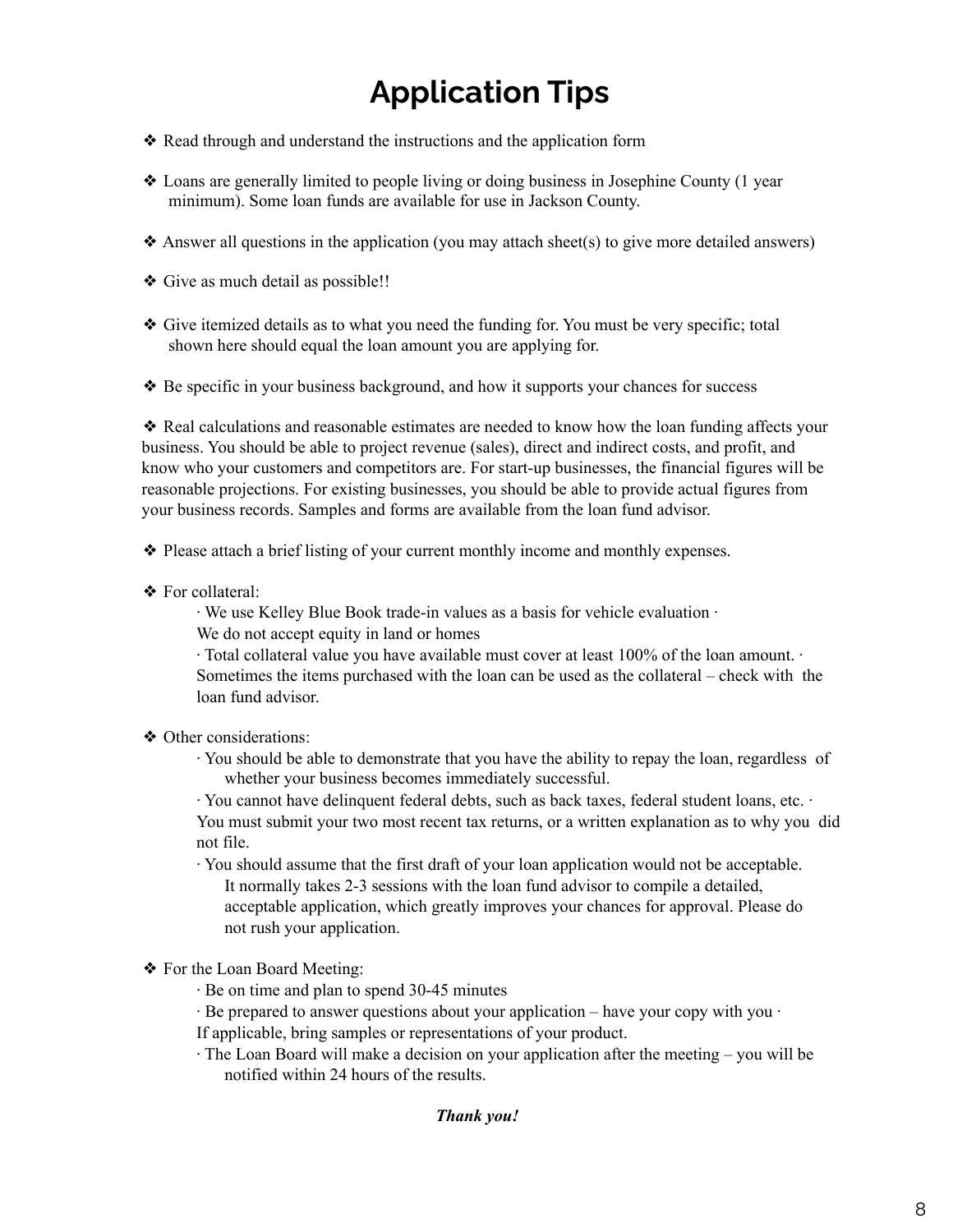# **Supporting Loan Documents**

**(Review this list with Loan Fund Advisor to ascertain which documents you need to submit)**

#### **I. The Business Plan, including**

- 1. Description of business
- 2. Marketing
- 3. Competition
- 4. Operating procedures
- 5. Personnel
- 6. Business insurance

#### **II. Financial Data**

- 1. Loan applications
- 2. Capital equipment and supply list
- 3. Balance sheet
- 4. Breakeven analysis
- 5. Pro-forma income projections (profit & loss statements)
- 6. Three-year summary
- 7. Detail by month, first year
- 8. Detail by quarters, second and third years
- 9. Assumptions upon which projections were based
- 10. Cash flow projections (worksheet included in application)

#### **III. Other Supporting Documents**

- 1. Tax returns of principals for last two years
- 2. Personal Financial Statement (worksheet included in application)
- 3. Copy of proposed lease/purchase agreement for building space
- 4. Copy of licenses and other legal documents
- 5. Copy of resumes of all principals
- 6. Copies of letters of intent from suppliers, etc.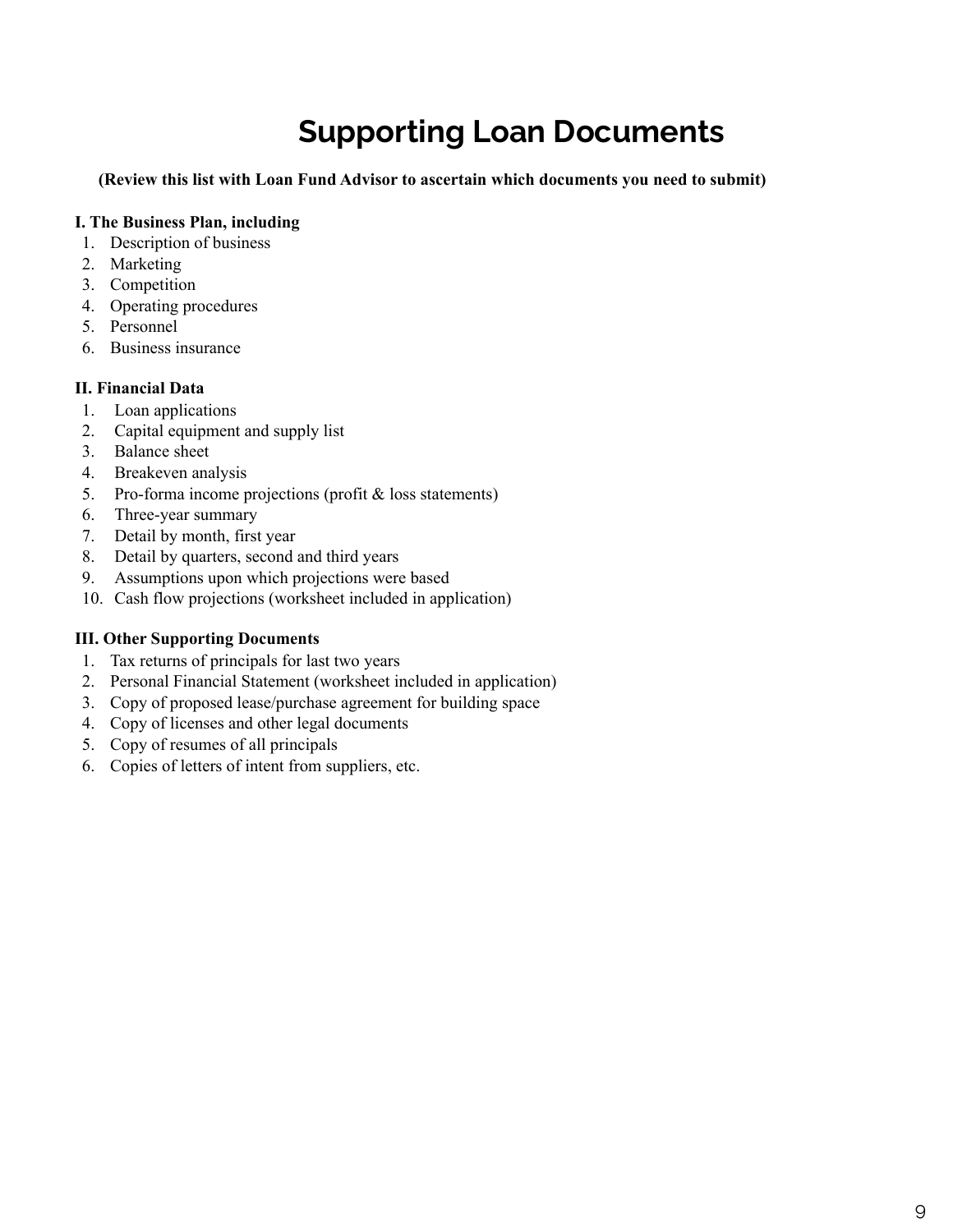# **Cash Flow Projections**

| <b>Enter Company Name Here</b>                                |             |                       |                         |                         |                         |            |            |                          |            |            |             |             |             |              |
|---------------------------------------------------------------|-------------|-----------------------|-------------------------|-------------------------|-------------------------|------------|------------|--------------------------|------------|------------|-------------|-------------|-------------|--------------|
| <b>Enter Date Here</b>                                        |             |                       |                         |                         |                         |            |            |                          |            |            |             |             |             |              |
|                                                               | Pre-Startup | Month<br>$\mathbf{1}$ | Month<br>$\overline{2}$ | Month<br>$\overline{3}$ | Month<br>$\overline{4}$ | Month<br>5 | Month<br>6 | Month<br>$7\phantom{.0}$ | Month<br>8 | Month<br>9 | Month<br>10 | Month<br>11 | Month<br>12 | <b>TOTAL</b> |
| 1. CASH ON HAND<br>[Beginning of month]                       |             |                       |                         |                         |                         |            |            |                          |            |            |             |             |             |              |
| 2. CASH RECEIPTS                                              |             |                       |                         |                         |                         |            |            |                          |            |            |             |             |             |              |
| (a) Cash Sales                                                |             |                       |                         |                         |                         |            |            |                          |            |            |             |             |             |              |
| (b) Collections from Credit Accounts                          |             |                       |                         |                         |                         |            |            |                          |            |            |             |             |             |              |
| (c) Loan or Other Cash Injection                              |             |                       |                         |                         |                         |            |            |                          |            |            |             |             |             |              |
| 3. TOTAL CASH RECEIPTS<br>$[2a + 2b + 2c=3]$                  |             |                       |                         |                         |                         |            |            |                          |            |            |             |             |             |              |
| <b>4. TOTAL CASH AVAILABLE</b><br>[Before cash out] $(1 + 3)$ |             |                       |                         |                         |                         |            |            |                          |            |            |             |             |             |              |
| 5. CASH PAID OUT                                              |             |                       |                         |                         |                         |            |            |                          |            |            |             |             |             |              |
| (a) Purchases (Merchandise)                                   |             |                       |                         |                         |                         |            |            |                          |            |            |             |             |             |              |
| (b) Gross Wages (excludes withdrawals)                        |             |                       |                         |                         |                         |            |            |                          |            |            |             |             |             |              |
| (c) Payroll Expenses (Taxes, etc.)                            |             |                       |                         |                         |                         |            |            |                          |            |            |             |             |             |              |
| (d) Outside Services                                          |             |                       |                         |                         |                         |            |            |                          |            |            |             |             |             |              |
| (e) Supplies (Office and operating)                           |             |                       |                         |                         |                         |            |            |                          |            |            |             |             |             |              |
| (f) Repairs and Maintenance                                   |             |                       |                         |                         |                         |            |            |                          |            |            |             |             |             |              |
| (g) Advertising                                               |             |                       |                         |                         |                         |            |            |                          |            |            |             |             |             |              |
| (h) Auto, Delivery, and Travel                                |             |                       |                         |                         |                         |            |            |                          |            |            |             |             |             |              |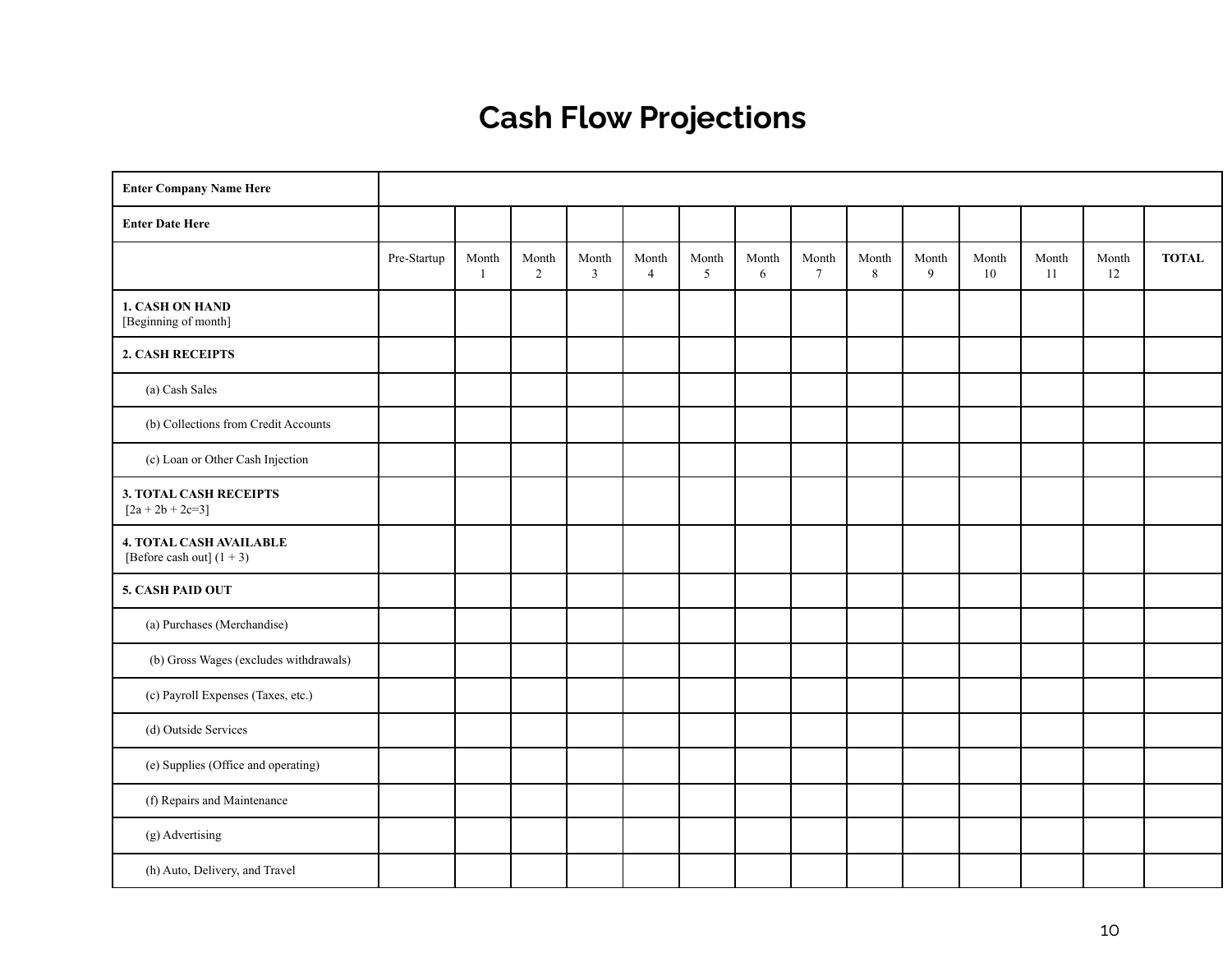| (i) Accounting and Legal                            |  |  |  |  |  |  |  |
|-----------------------------------------------------|--|--|--|--|--|--|--|
| (j) Rent                                            |  |  |  |  |  |  |  |
| (k) Telephone                                       |  |  |  |  |  |  |  |
| (l) Utilities                                       |  |  |  |  |  |  |  |
| (m) Insurance                                       |  |  |  |  |  |  |  |
| (n) Taxes (Real Estate, etc.)                       |  |  |  |  |  |  |  |
| (o) Interest                                        |  |  |  |  |  |  |  |
| (p) Other Expenses [Specify each]                   |  |  |  |  |  |  |  |
|                                                     |  |  |  |  |  |  |  |
|                                                     |  |  |  |  |  |  |  |
| (q) Miscellaneous [Unspecified]                     |  |  |  |  |  |  |  |
| (r) Subtotal                                        |  |  |  |  |  |  |  |
| (s) Loan Principal Payment                          |  |  |  |  |  |  |  |
| (t) Capital Purchases [Specify]                     |  |  |  |  |  |  |  |
| (u) Other Start-up Costs                            |  |  |  |  |  |  |  |
| (v) Reserve and/or Escrow [Specify]                 |  |  |  |  |  |  |  |
| (w) Owner's Withdrawal                              |  |  |  |  |  |  |  |
| <b>6. TOTAL CASH PAID OUT</b><br>[Total 5a thru 5w] |  |  |  |  |  |  |  |
| 7. CASH POSITION<br>[End of month] (4 minus 6)      |  |  |  |  |  |  |  |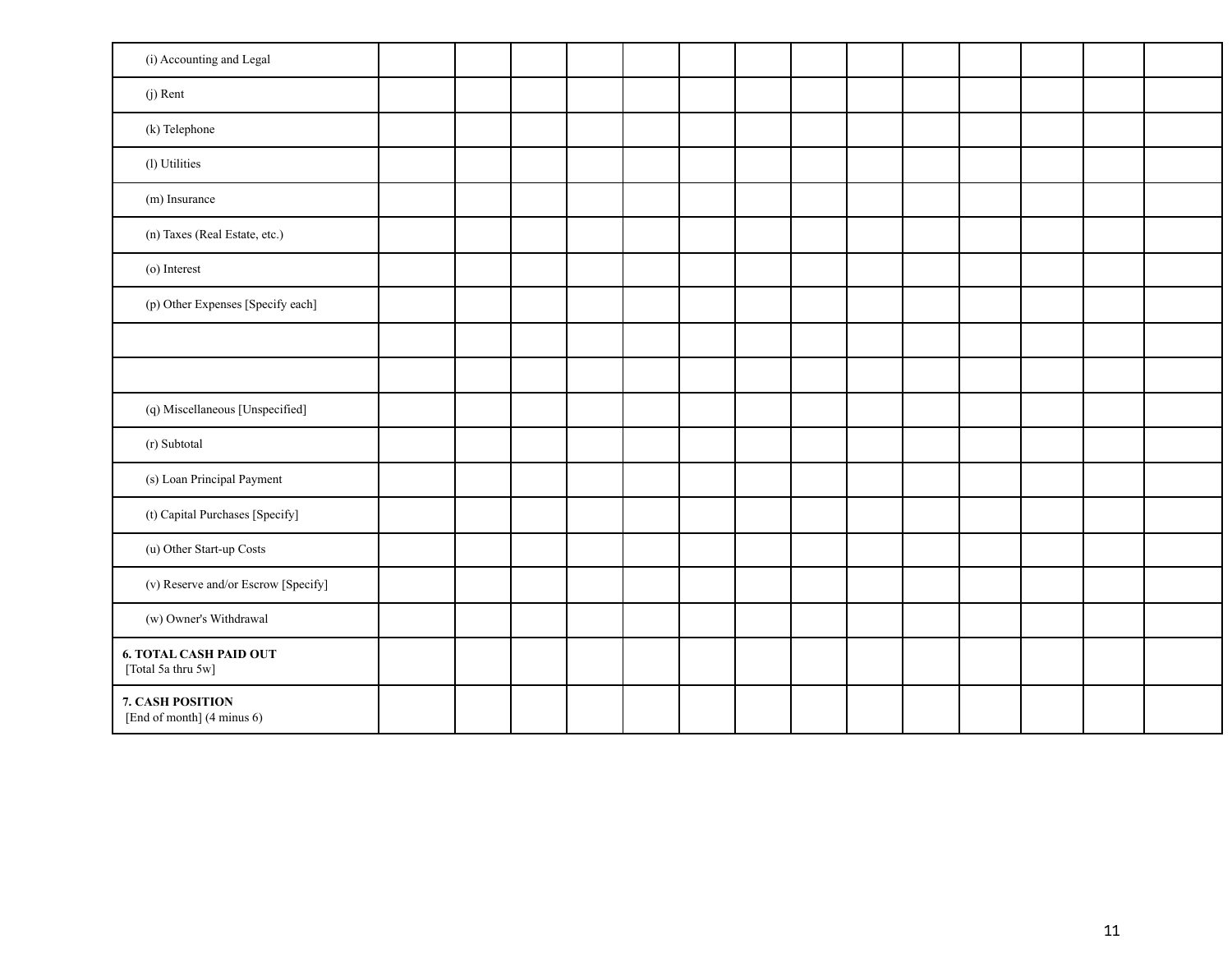# **Cost-of-living Budget**

Write your monthly income and expenses for yourself and your family. Remember to set aside periodic expenses in specific categories (i.e., annual vehicle registration)

### **MONTHLY INCOME**

| Your monthly income                         | Φ |
|---------------------------------------------|---|
| Other monthly income in household           |   |
| Monthly contribution from business (if any) |   |
| <b>TOTAL MONTHLY INCOME</b>                 |   |

#### **EXPENSES**

| <b>HOUSING</b>                 | Monthly                   | Yearly                    |
|--------------------------------|---------------------------|---------------------------|
| Rent or mortgage payment       | \$                        | \$                        |
| Property tax, insurance        | \$                        | \$                        |
| Gas                            | \$                        | \$                        |
| Electric                       | \$                        | \$                        |
| Water/sewer                    | \$                        | \$                        |
| Trash collection               | \$                        | \$                        |
| Other house-related expenses   | \$                        | \$                        |
| <b>TRANSPORTATION</b>          | Monthly                   | Yearly                    |
| Car payments                   | $\boldsymbol{\mathsf{S}}$ | $\boldsymbol{\mathsf{S}}$ |
| Gas and oil                    | \$                        | \$                        |
| Auto insurance                 | \$                        | \$                        |
| Registration, smog inspections | $\boldsymbol{\mathsf{S}}$ | \$                        |
| Auto repairs                   | \$                        | \$                        |
| Parking                        | $\mathbf S$               | \$                        |
| Car washing and waxing         | \$                        | \$                        |
| Public transportation          | \$                        | \$                        |
| <b>FOOD</b>                    | Monthly                   | Yearly                    |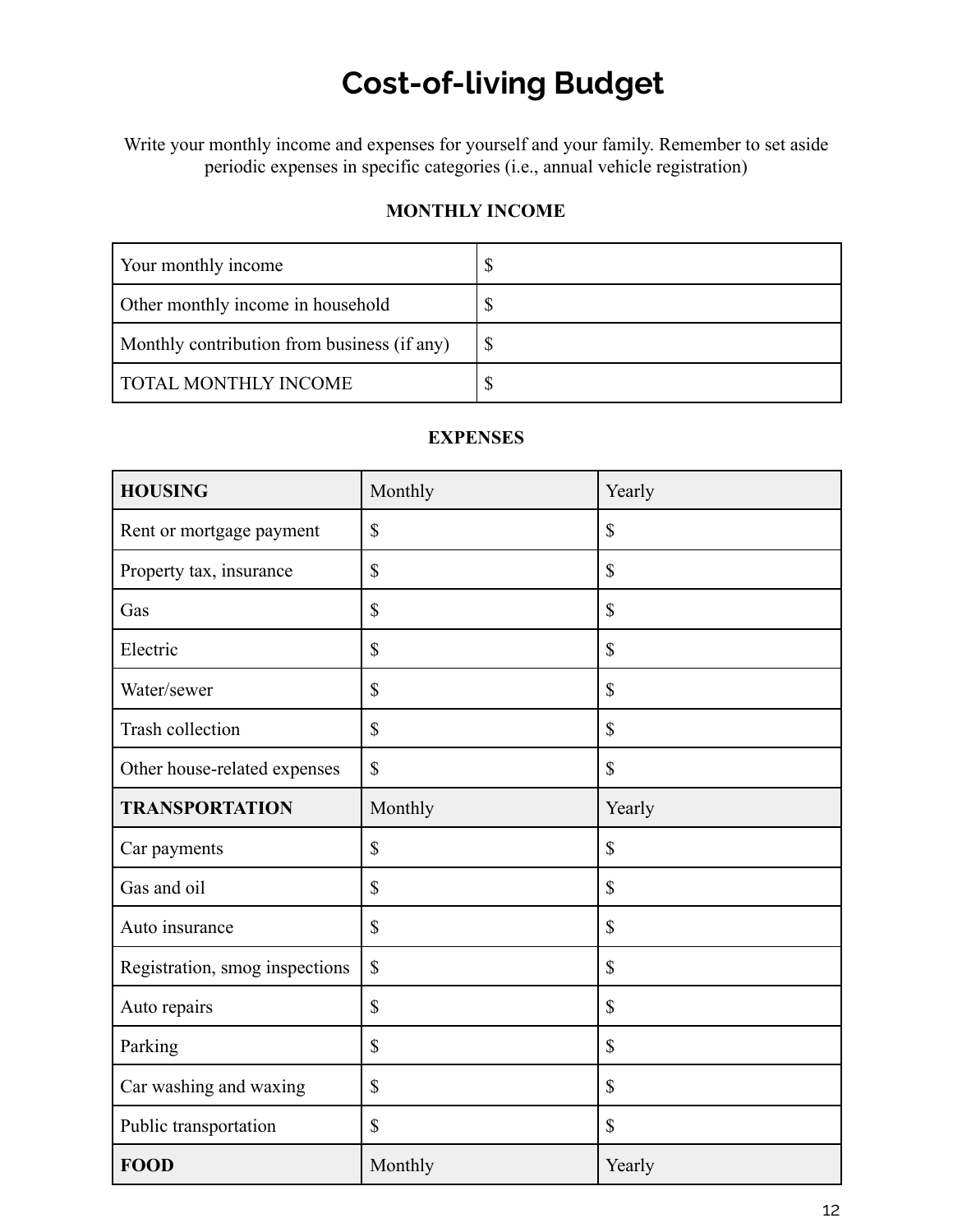| Groceries                                         |         |        |
|---------------------------------------------------|---------|--------|
| Meals out                                         |         |        |
| School lunches                                    |         |        |
| <b>HOUSEHOLD</b>                                  | Monthly | Yearly |
| Telephone                                         |         |        |
| Cable T.V.                                        |         |        |
| Appliance repairs or<br>replacement               |         |        |
| <b>HEALTH</b>                                     | Monthly | Yearly |
| Health insurance                                  |         |        |
| Life insurance                                    |         |        |
| Doctor and dentist                                |         |        |
| Prescriptions, over-the-counter<br>drugs, glasses |         |        |
| Other                                             |         |        |
| <b>CLOTHING</b>                                   | Monthly | Yearly |
|                                                   |         |        |
| Clothes (self)                                    |         |        |
| Clothes (other adult)                             |         |        |
| Kids clothing                                     |         |        |
| Work clothes/uniforms                             |         |        |
| Laundry/dry cleaning                              |         |        |
| Diapers                                           |         |        |
| Other (special events)                            |         |        |
| PERSONAL EXPENSES                                 | Monthly | Yearly |
| Children (school, allowance,<br>etc.)             |         |        |
| Personal care (hair, nails, gym)                  |         |        |
| Recreation and entertainment                      |         |        |
| Pets                                              |         |        |